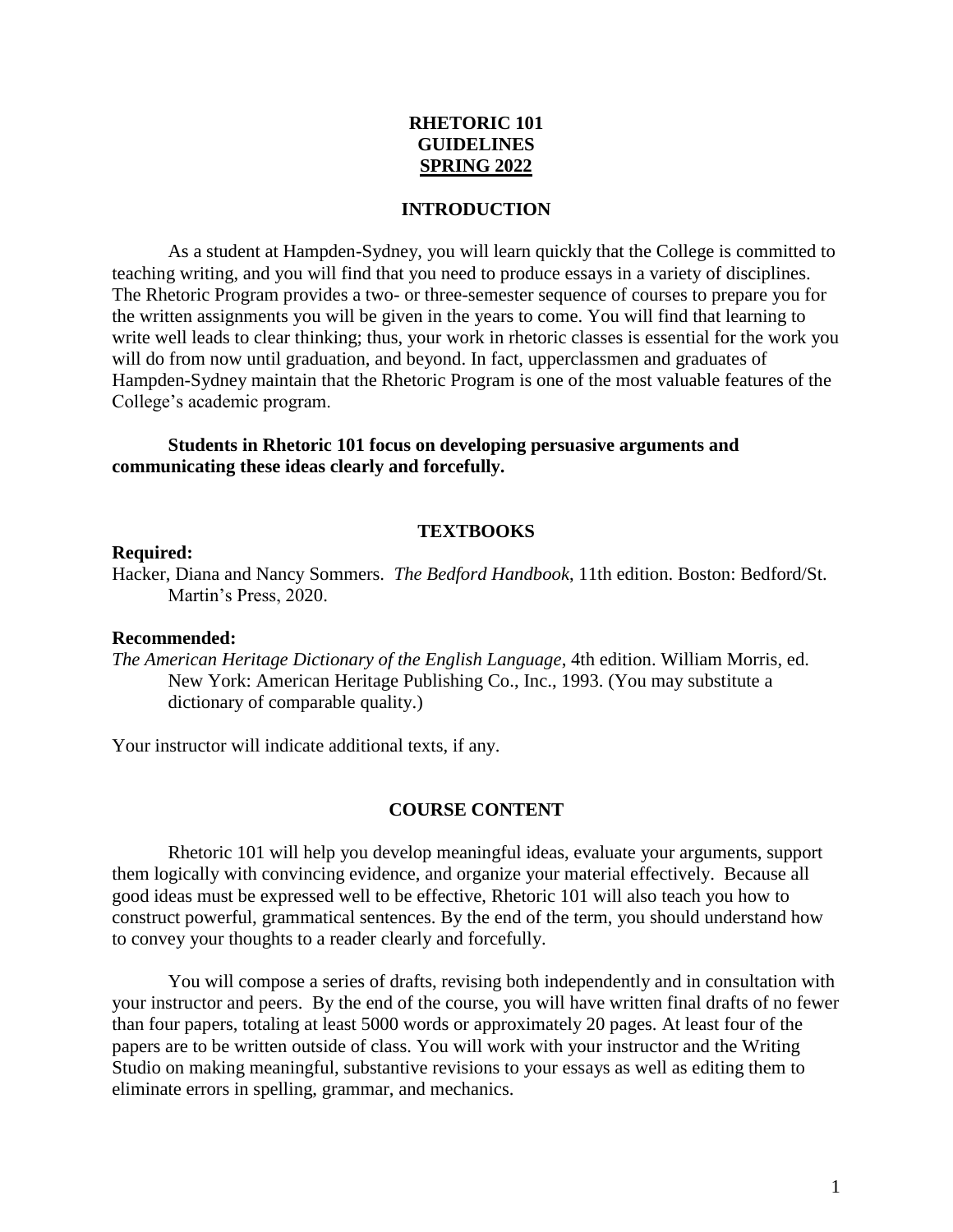# **FINAL ESSAY EXAMINATION**

 The final essay examination for all students in Rhetoric classes will be given on **Tuesday, April 26, 2022 from 7:00 p.m. until 10:00 p.m.** You will write an essay of at least three pages and may use your dictionary and handbook. The essay topic will be based on a passage selected by the Rhetoric Program staff. The essay exam constitutes 7.5% of your final course grade.

Students will write the final essay exam by hand, unless they have a letter from the Dean of the College indicating that they may use a computer because of special circumstances.

## **COMPREHENSIVE EDITING EXAM**

 **During the semester you will take at least two comprehensive, fifty-minute editing tests or the equivalent. There may also be additional tests and quizzes as indicated by the instructor.**

 A final comprehensive editing exam will be administered to all students in Rhetoric classes on **Monday, May 2, 2022 from 9:00 a.m. until 12:00 p.m.** The editing exam constitutes 7.5% of your final course grade.

## **ADVANCING TO RHETORIC 102**

Satisfactory performance on course work and the final exams, coupled with regular attendance, will ensure that you are prepared for the challenges of Rhetoric 102. **If at the end of the semester unsatisfactory performance on papers and exams suggests that you may be unprepared for the challenges of Rhetoric 102, your semester's work may be reviewed by the Rhetoric staff to determine whether you should pass 101 and advance to 102 or repeat 101.**

## **RHETORIC STUDIO**

The Rhetoric Studio, located in the Pannill Center below the Commons, is an excellent resource for all HSC community members. The Studio provides one-on-one assistance with a faculty or student consultant on any writing, speaking, or digital project. Whether you need help, writing a thesis, editing an essay, finding and citing sources, recording a podcast, brainstorming ideas, practicing a presentation, or creating a website, the Studio can help. The Rhetoric Studio is open Sundays through Thursdays, typically from noon to midnight.

Drop-ins are always welcome or you can schedule an appointment by going to: hsc.mywconline.com. You can also click on the button on the HSC "Current Student" page, get help at rhetoricstudio.hsc.edu, or simply open your phone's camera app and point it at the QR code below!

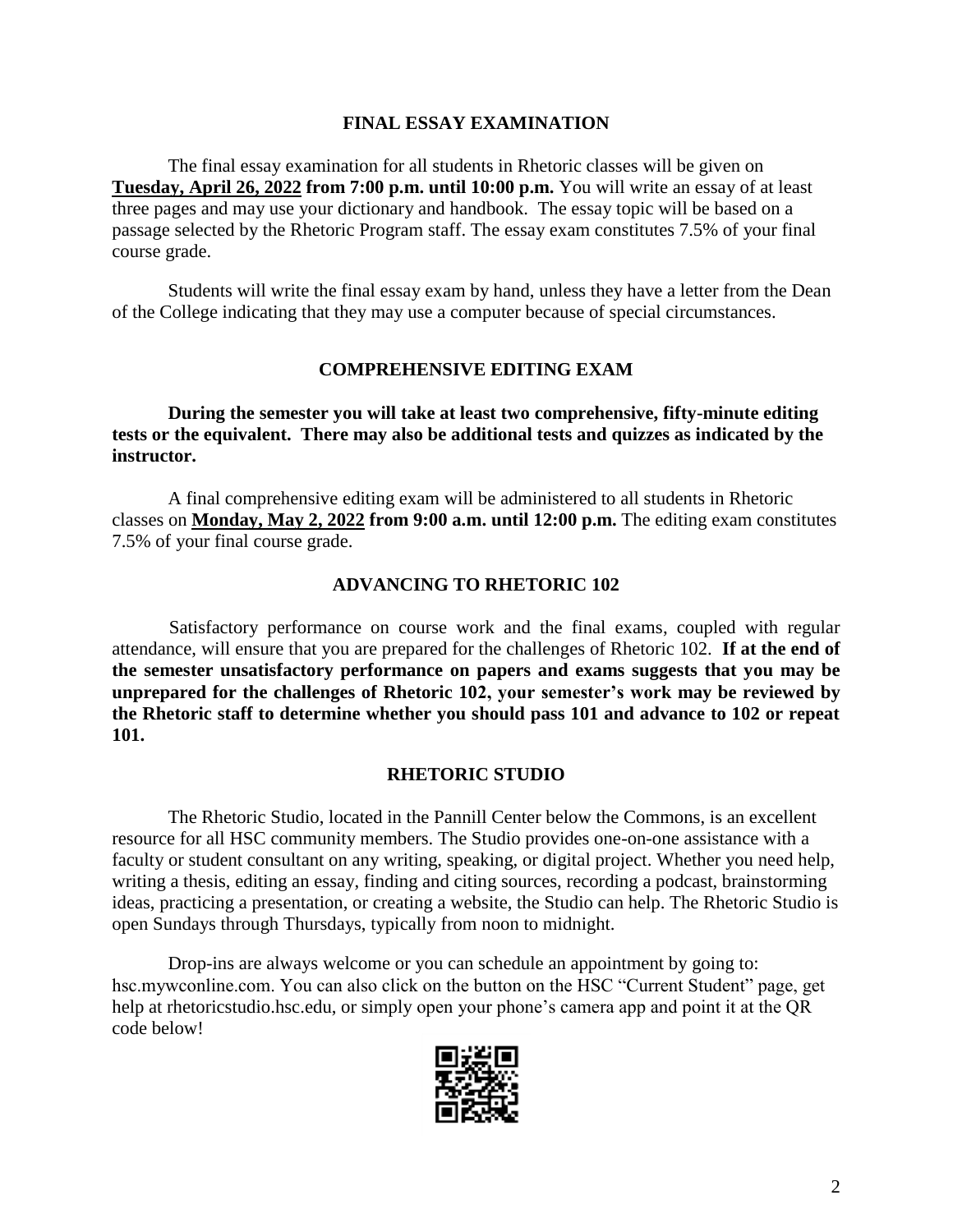# **PLAGIARISM and THE HONOR CODE**

## **1. Definition**

 The official College statement on plagiarism is found in *The Key*. One possible consequence of plagiarism is expulsion from the college. The following comments, drawn from the *MLA Handbook* 8th ed. (2016), supplement that basic statement:

Plagiarism is presenting another person's ideas, information, expressions, or entire work as one's own. […]

Plagiarism can take a number of forms, including buying papers from a service on the Internet, reusing work done by another student, and copying text from published sources without giving credit to those who produced the sources. All forms of plagiarism have in common the misrepresentation of work not done by the writer as the writer's own. […]

Even borrowing just a few words from an author without clearly indicating that you did so constitutes plagiarism. Moreover, you can plagiarize unintentionally; in hastily taken notes, it is easy to mistake a phrase copied from a source as your original thought and then to use it without crediting the source. […]

It's important to note that you need not copy an author's words to be guilty of plagiarism; if you paraphrase someone's ideas or arguments without giving credit for their origin, you have committed plagiarism. (7-9)

## **2. Avoiding plagiarism**

What makes plagiarism inexcusable is that it is dishonest. You can avoid plagiarizing if you are careful always to note the source of your information for print and on-line materials when you conduct your research, and if you practice simple honesty. As you learn to use primary and secondary sources in composing your essays, follow three simple rules:

1) Get specific instructions about citation from the professor, follow them exactly, and ask whenever you are uncertain.

2) When in doubt, always acknowledge the source.

3) Follow the guidelines in the *MLA Handbook* or other appropriate style sheet or manual (see also pp. 304–361 of *The Bedford Handbook*).

Remember that any on-line materials you use to gather information for a paper are also governed by rules about plagiarism, so you need to learn to cite electronic sources as well as printed and other sources.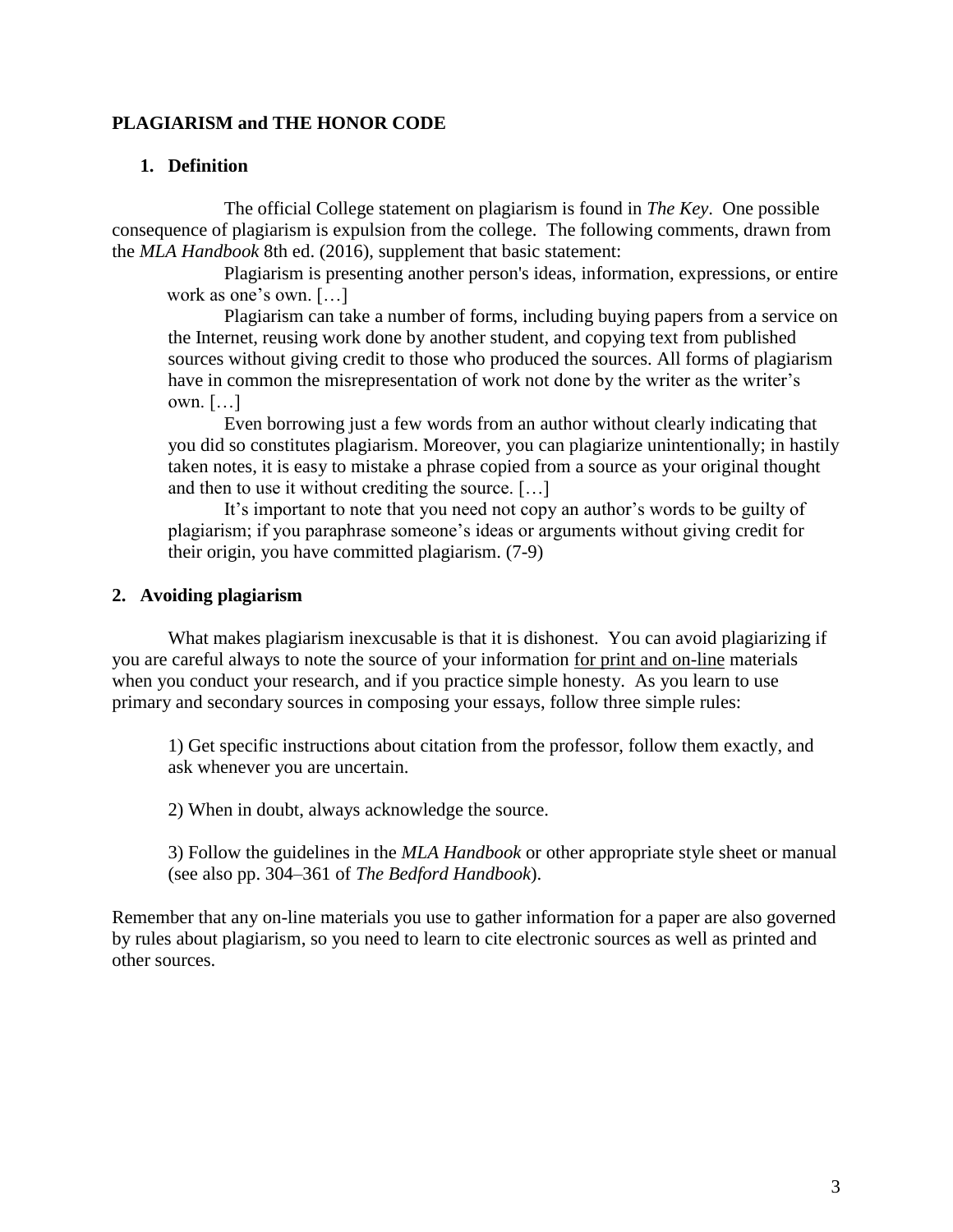## **3. Documentation Form and Essay Format**

 The Rhetoric Program instructs you in the use of the MLA style of documentation (updated in 2016), a style that requires that writers cite their sources in parenthetical acknowledgments in their texts. See *The Bedford Handbook*, pp. 304–350. Pages 316–350 in *The Bedford Handbook* provide guidelines for constructing entries in a "Works Cited" list, and pages 355–361 offer a sample research paper using MLA citation. Since other styles of documentation exist, professors in various disciplines may require you to use some other documentation style— APA or Turabian, for example. You should ask professors about requirements for documentation form.

Every essay should have an appropriate title, and essays that use information from any source should include a "Works Cited" list. On pages 351–361 of *The Bedford Handbook*, you will find an explanation of the MLA manuscript format that your professor may require that you use as a model for your essays.

## **4. Other Honor Code Matters**

First, professors assume that any paper submitted by a student for any class was prepared by that student for that specific class. You may not turn in a single paper for two or more different classes/courses unless each professor involved has authorized you to do so in advance. It is considered a violation of the College's Honor Code to double-submit a paper without permission from both instructors. Furthermore, you may not hand in any paper previously submitted at this or any other school without obtaining the permission of the current professor in advance.

Second, you should include the following pledge at the end of each paper you write for your Rhetoric class (note that this pledge differs slightly from the regular College pledge):

 *On my honor I pledge that I have neither given nor received unauthorized aid on this assignment, nor am I aware of any violation of the Honor Code that I shall not immediately report. I have given full credit, in the text or in endnotes or footnotes, for any ideas or wording drawn from someone else, and I have appended a Bibliography or Works Cited list that gives information about the sources I used.*

(Signature)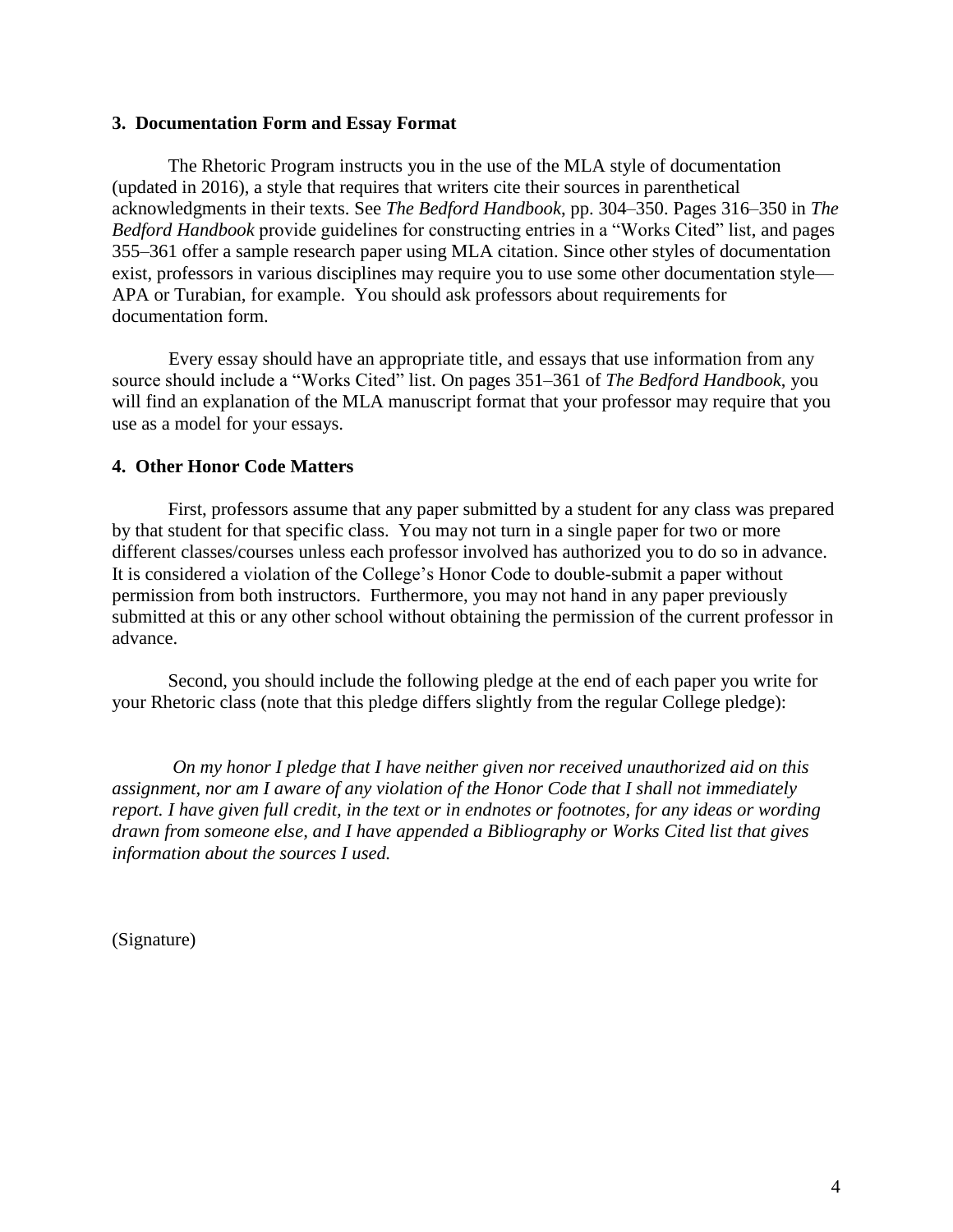#### **RHETORIC REQUIREMENTS BEYOND 101-102**

When you have completed three semesters at the College, you will be asked to take the Rhetoric Proficiency Exam, a timed essay examination. It is in your best interest to take this exam as soon as you are eligible, usually in the second semester of the sophomore year. All students are required to pass this exam in order to graduate. A panel of graders drawn from the faculty at large will judge the exams, grading them on the six-point scale (see Appendix B).

Students will write the Rhetoric Proficiency exam by hand, unless they have a letter from the Dean of the College indicating that they may use a computer because of special circumstances.

 If you have not passed the timed Rhetoric Proficiency Examination after three attempts or have completed the equivalent of six semesters of enrollment without passing the examination, you will be enrolled during your next semester in a three-hour, non-credit course, Rhetoric 200: Proficiency Tutorial. In Rhetoric 200, students are asked to write three essays (6-8 pages each) with the guidance of an instructor in the Rhetoric Program. A panel of readers drawn from the faculty at large evaluates the finished essays. If the essays are judged satisfactory, the student has fulfilled the College's requirement of proficiency in writing, provided that he has also passed Rhetoric 101 and 102. If the essays are judged unsatisfactory, the student will be enrolled in Rhetoric 200 again.

This requirement applies equally to all students, including transfer students.

## **Appendix A**

## **Materials in** *The Bedford Handbook* **covered in all sections of Rhetoric 101:**

Part 1: A Process for Writing

- **1 Exploring, planning, and drafting** (p. 2)
	- 1a Assess your writing situation

1b Explore your subject

- 1c Draft and Revise a working thesis statement
- 1d Draft a plan
- 1e Draft an introduction
- 1f Draft the body
- 1g Draft a conclusion

# **2 Building effective paragraphs** (p. 14)

- 2a Focus on main point
- 2b Make paragraphs coherent
- 2c Choose a suitable strategy for developing paragraphs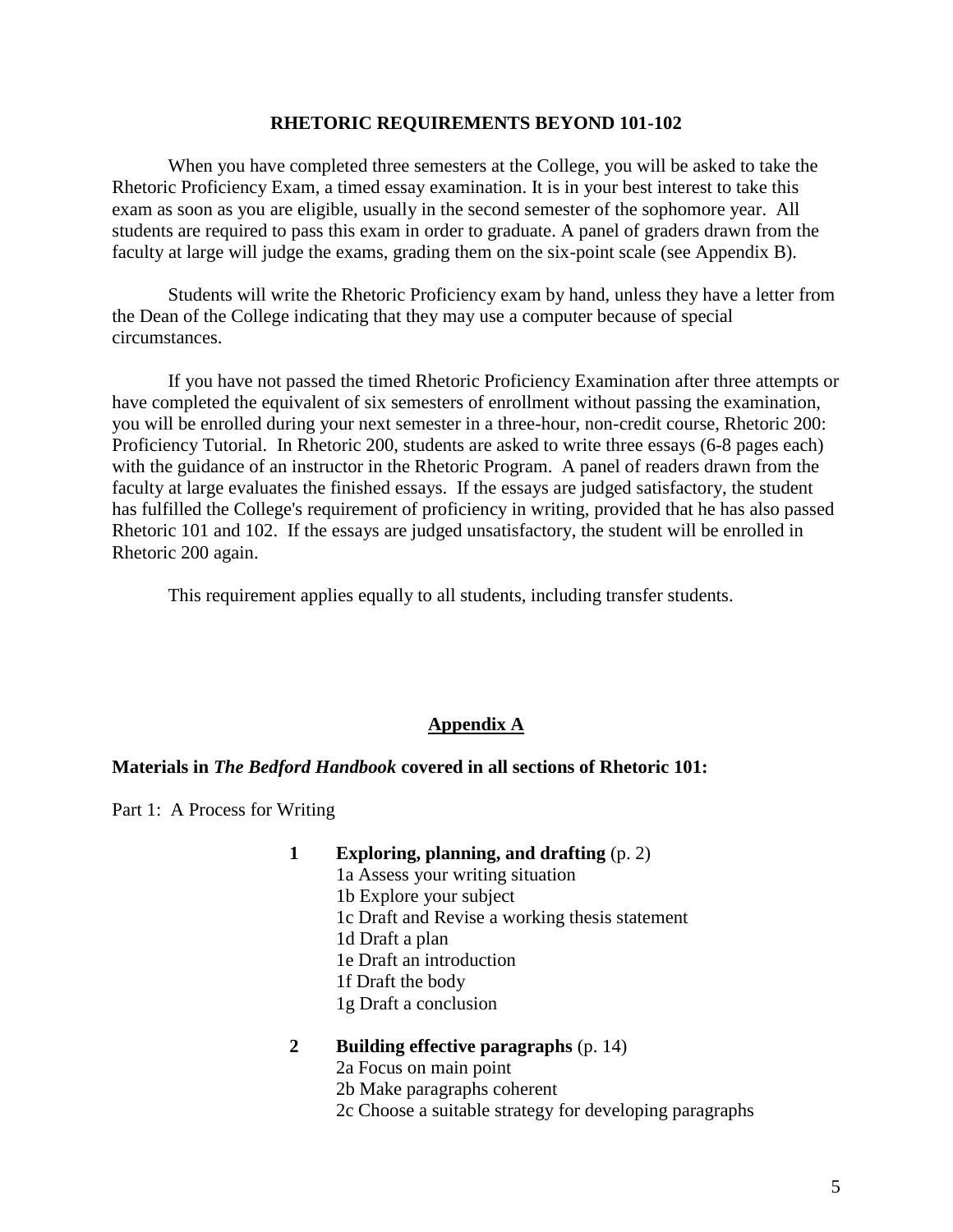# **3 Revising, editing, and proofreading** (p. 27)

- 3a Use peer review: Revise with comments
- 3b Use peer review: Give constructive comments
- 3c Approach global revision in cycles
- 3d Revise and edit sentences
- 3e Format and proofread the final version of your writing

# Part 3: Clear Sentences

- **11 Untangle mixed constructions** (p. 89)
	- 11a Untangle the grammatical structure
	- 11b Straighten out the logical connections
	- 11c Avoid *is when*, *is where*, and *reason...is because* constructions

## **12 Repair misplaced and dangling modifiers** (p. 92)

- 12a Put limiting modifiers in front of the words they modify
- 12b Place phrases and clauses so that readers can see at a glance what they modify
- 12c Avoid split infinitives when they are awkward
- 12d Repair dangling modifiers

# **13 Eliminate distracting shifts** (p. 96)

13a Make the point of view consistent in person and number 13b Maintain consistent verb tenses

# **14 Emphasize key ideas** (p. 98)

- 14a Coordinate equal ideas; subordinate minor ideas
- 14b Combine choppy sentences
- 14c Avoid ineffective or excessive coordination
- 14d Do not subordinate major ideas

# Part 5: Grammatical Sentences

## **20 Repair sentence fragments** (p. 128)

- 20a Attach fragmented subordinate clauses or turn them into sentences
- 20b Attach fragmented phrases or turn them into sentences
- 20c Attach other fragmented word groups or turn them into sentences

# **21 Revise run-on sentences** (p. 132)

- 21a Consider separating the clauses with a comma and a coordinating conjunction
- 21b Consider separating the clauses with a semicolon, a colon, or a dash
- 21c Consider making the clauses into separate sentences
- 21d Consider restructuring the sentence, perhaps by subordinating one of the clauses
- **22 Make subjects and verbs agree** (p. 135)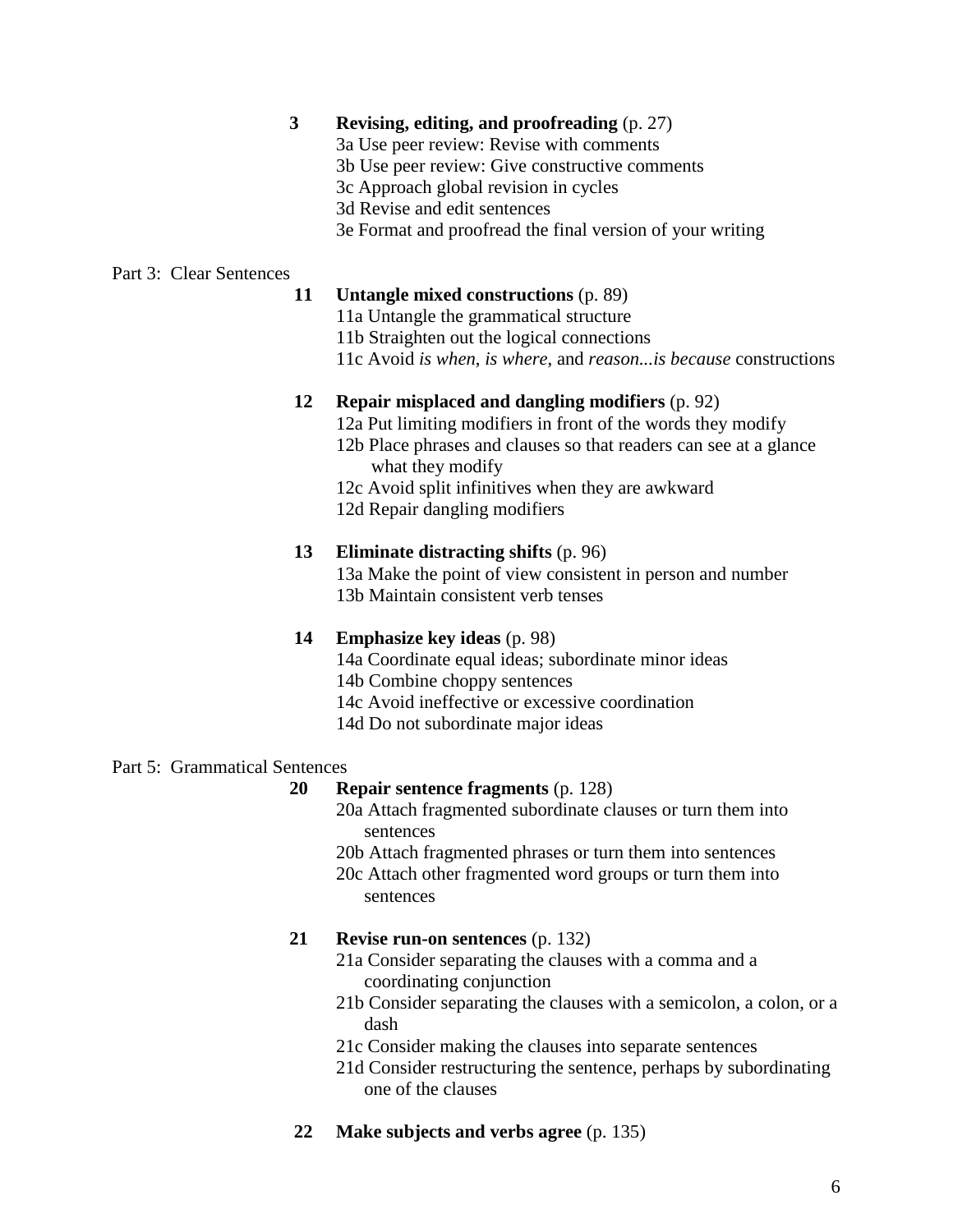- 22a Learn to recognize standard subject-verb combinations
- 22b Make the verb agree with its subject, not with a word that comes between
- 22c Treat most subjects joined with *and* as plural
- 22d With subjects joined with *or* or *nor*, make the verb agree with the part of the subject nearer to the verb
- 22e Treat most indefinite nouns as singular unless the meaning is clearly plural
- 22f Treat collective nouns as singular unless meaning is clearly plural
- 22g Make the verb agree with its subject even when the subject follows the verb
- 22h Make the verb agree with its subject, not with a subject compliment
- 22i With *who*, *which*, and *that*, use verbs that agree with their antecedents
- 22j Treat titles of works, company names, and words mentioned as words as singular

## **23 Make pronouns and antecedents agree** (p. 141)

23a Take care with indefinite pronouns (anybody, everyone) and generic nouns

## **Addendum: Singular "They" Policy**

• Always use a person's self-identified pronoun if known, including when a person uses "they" (or in other cases "them" or "their") as their pronoun.

- Use "they" as a generic third-person singular pronoun.
	- Do not use any form of "he," "she," "he or she," or "she or he" to function as a generic third-person singular pronoun.\*
	- Do not use a combination form such as "(s)he" or "s/he" to function as a generic third-person singular pronoun.

• Use "they" to refer to a person whose gender is unknown, or reword the sentence to avoid using a pronoun.

\* Exceptions may occur in cases where the antecedent is specifically gendered and in cases where the person being referred to is a member of a group of people whose genders are all known. Where the antecedent is not specifically gendered, "they" is always acceptable.

- 23b Treat collective nouns as singular unless the meaning is clearly plural
- 23c Take care with compound antecedents

## **24 Make pronoun references clear** (p. 145)

- 24a Avoid ambiguous pronoun reference
- 24b Generically, avoid making bread references with *this*, *that*, *which*, and *it*
- 24c Do not use a pronoun to refer to an implied antecedent
- 24d Avoid the indefinite use of they and it
- 24e To refer to persons, use *who*, *whom*, or *whose*, not *which* or *that*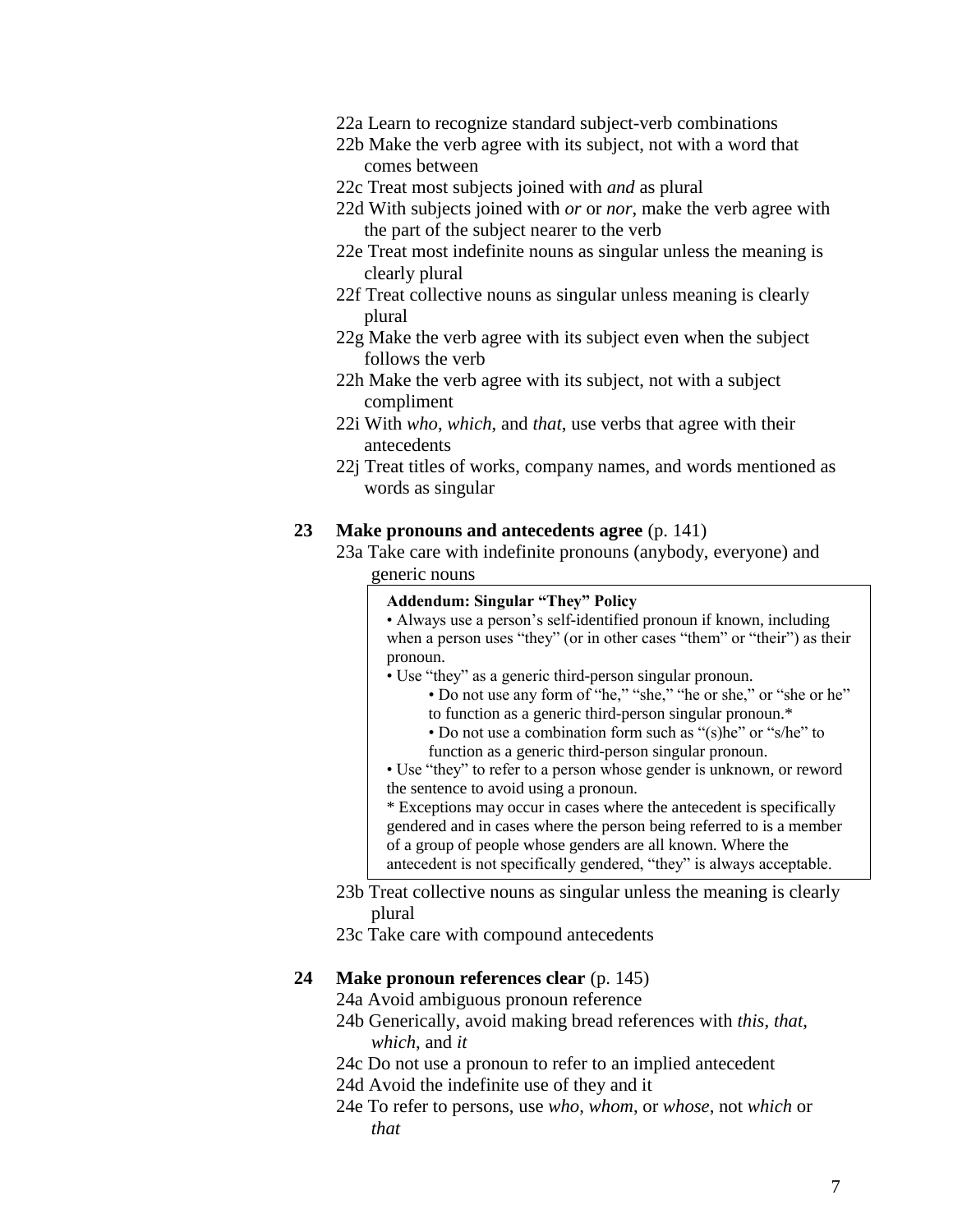## **25 Choose between pronouns such as** *I* **and** *me* (p. 148)

- 25a Use the subjective case (*I*, *you*, *he*, *she*, *it*, *we*, *they*) for subjects and subject complements
- 25b Use the objective case (*me*, *you*, *him*, *her*, *it*, *us*, *them*) for all objects
- 25c Put an appositive and the words to which it refers in the same case
- 25d Following *than* or *as*, choose the pronoun that expresses your intended meaning
- 25e For we or us before a noun, choose the pronoun that would be appropriate if the noun were omitted
- 25f Use the objective case for subjects and objects of infinitives

25g Use the possessive case to modify a gerund

## **26 Distinguish between** *who* **and** *whom* (p. 153)

26a Use who and whom correctly in subordinate clauses 26b Use who and whom correctly in questions

#### **27 Choose adjectives and adverbs with care** (p. 154)

27a Use adjectives to modify nouns

27b Use adverbs to modify verbs, adjectives, and other adverbs

27c Distinguish between good and well, bad and badly

27d Use comparatives and superlatives with care

## **28 Choose appropriate verb forms, tenses, and moods in Standard English** (p. 159)

28a Choose Standard English forms of irregular verbs

- 28b Distinguish among the forms of lie and lay
- 28c Use -s (or -es) endings on present-tense verbs that have thirdperson singular subjects
- 28d Do not omit -ed endings on verbs
- 28e Do not omit needed verbs
- 28f Choose the appropriate verb tense
- 28g Use the subjunctive mood in the few contexts that require it

## Part 6: Punctuation

**30 The comma** (p. 180)

- 30a Use a comma before a coordinating conjunction joining independent clauses
- 30b use a comma after an introductory clause or phrase
- 30c Use a comma between all items in a series
- 30d Use a comma between coordinate adjectives not joined with *and*
- 30e Use commas to set off nonrestrictive (nonessential) elements, but not restrictive (essential) elements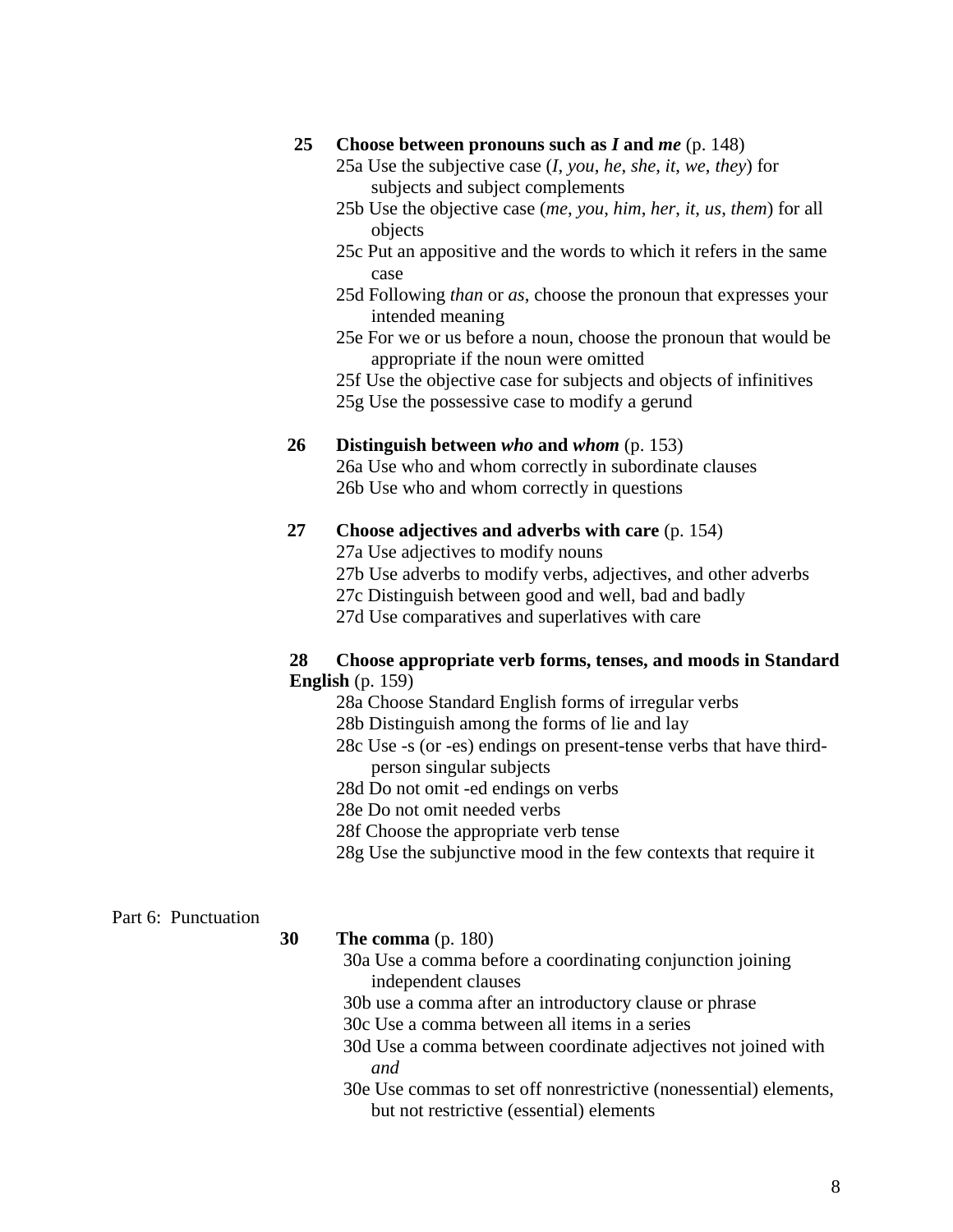- 30f Use commas to set off transitional and parenthetical expressions, absolute phrases, and word groups expressing contrast
- 30g Use commas to set off nouns of direct address, the words *yes* and *no*, interrogative tags, and mild interjections
- 30h Use commas with expressions such as he said to set off direct quotations
- 30i Use commas with dates, addresses, titles, and numbers

## **31 Unnecessary commas** (p. 191)

- 31a Do not use a comma with a coordinating conjunction that joins only two words, phrases, or subordinate clauses
- 31b Do not use a comma to separate a verb from its subject or object
- 31c Do not use a comma before the first or after the last item in a series
- 31d Do not use a comma between cumulative adjectives, between an adjective and a noun, or between an adverb and an adjective
- 31e Do not use a comma to set off a concluding adverb clause that is essential for meaning
- 31f Do not use a comma after phrase that begins an inverted sentence
- 31g Avoid other common misuses of the comma

## **32 The semicolon and the colon** (p. 195)

- 32a Use a semicolon between closely related independent clauses not joined with a coordinating conjunction
- 32b Use a semicolon between independent clauses linked with a transitional expression
- 32c Use a semicolon between items in a series containing internal punctuation
- 32d Avoid common misuses of the semicolon
- 32e Use a colon after an independent clause to direct attention to a list, an appositive, a quotation, or a summary or explanation
- 32f Follow conventions for colon use
- 32g Avoid common misuses of the colon

## **33 The apostrophe** (p. 200)

- 33a Use an apostrophe to indicate that a noun is possessive
- 33b Use an apostrophe and -s to indicate that an indefinite pronoun is possessive
- 33c Use an apostrophe to mark omissions in contractions and numbers
- 33d Do not use an apostrophe in certain situations
- 33e Avoid common misuses of the apostrophe
- **34 Quotation marks** (p. 204)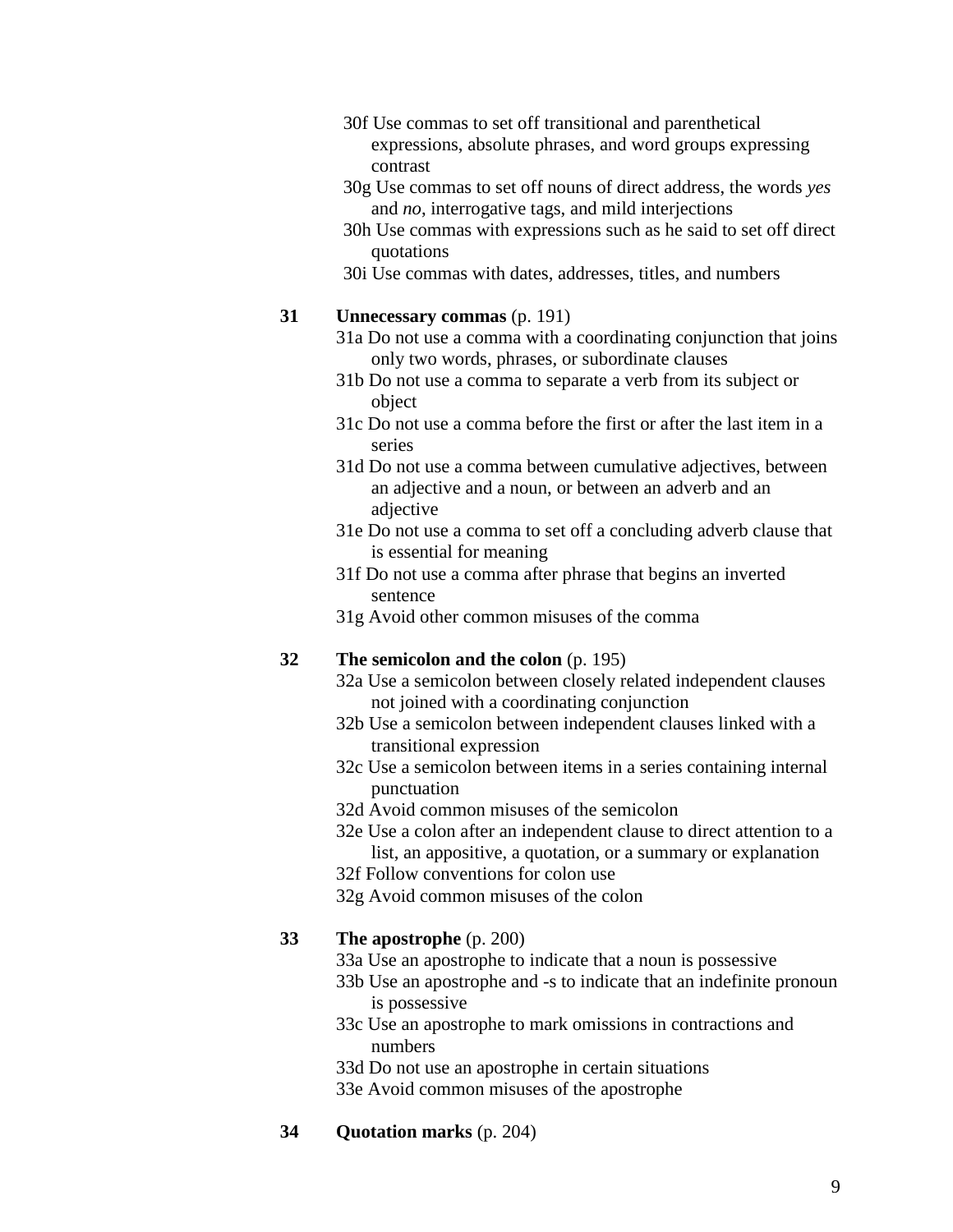- 34a Use quotation marks to enclose direct quotations
- 34b Use single quotation marks to enclose quotation within a quotation
- 34c Use quotation marks around the titles of short works
- 34d Follow conventions for the use of punctuation with quotation marks
- 34e Avoid common misuses of quotation marks

#### **35 End punctuation** (p. 209)

- 35a The period
- 35b The question mark
- 35c The exclamation point

#### Part 8: Grammar Basics

- **40 Parts of speech** (p. 228) 40a Nouns 40b Pronouns 40c Verbs 40d Adjectives 40e Adverbs 40f Prepositions 40g Conjunctions 40h Interjections
- **41 Sentence patterns** (p. 237) 41a Subjects 41b Verbs, objects, and complements
- **42 Subordinate word groups** (p. 243)
	- 42a Prepositional phrases 42b Verbal phrases 42c Appositive phrases 42d Absolute phrases 42e Subordinate clauses
- **43 Sentence types** (p. 251) 43a Sentence structures 43b Sentence purposes

Additional material may be assigned at the discretion of the instructor and according to the needs and progress of the class.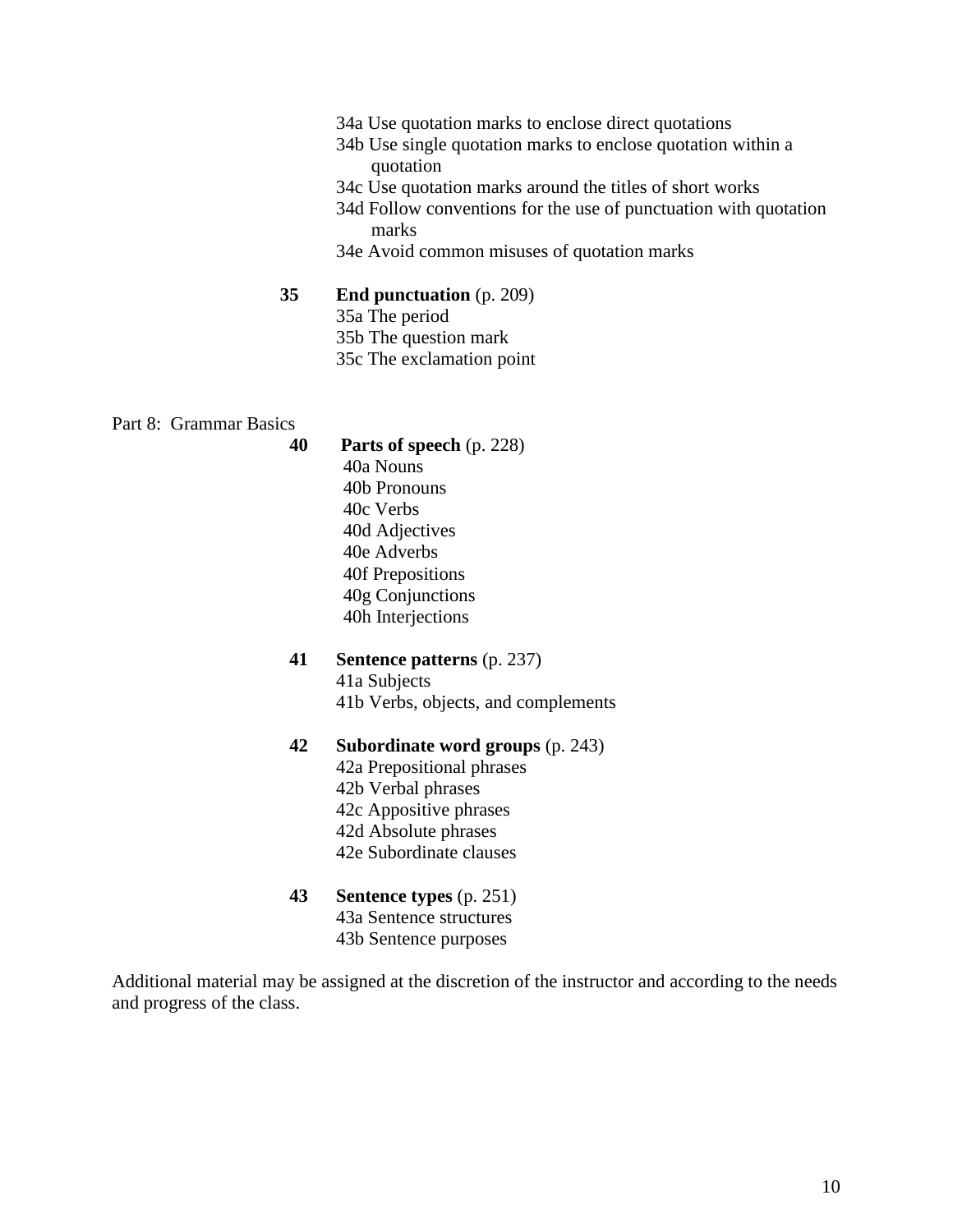# **Appendix B**

# **Six-Point Scale for Scoring Rhetoric Essay Exams**

# **Top-half score (4, 5, or 6):**

Despite difference among them, papers that receive a top-half score all demonstrate proficiency in the use of written language to express an idea: The writer conceives a thesis that develops a thought beyond the terms set out in the question; he focuses on a single idea; he argues a case logically; he develops, not simply repeats, an argument; he provides specific evidence; he writes in language free of serious or frequent or distracting errors. In other words, papers receiving top-half scores present a focused thesis, a solid logical argument, specific evidence, and a sense of control over the essential idiomatic and traditional patterns of English grammar and style. Such essays give an impression of independent, mature thinking and *readability*.

# **Bottom-half score (1, 2, or 3):**

Papers that receive a bottom-half score leave the reader with a sense that the essay needs further revision; they give an overall impression of deficiency of thought and/or expression, an impression produced by the writer's having difficulty with one or more important aspects of written expression. Some feature or combination of features in the essay — ranging from egregious errors of historical fact or inaccurate representation of ideas in the essay topic, to a poorly conceived or poorly expressed thesis, to an illogical organization of evidence, to an error-filled writing style — seriously impedes the reader's ability to follow the argument.

 $\overline{\phantom{a}}$  ,  $\overline{\phantom{a}}$  ,  $\overline{\phantom{a}}$  ,  $\overline{\phantom{a}}$  ,  $\overline{\phantom{a}}$  ,  $\overline{\phantom{a}}$  ,  $\overline{\phantom{a}}$  ,  $\overline{\phantom{a}}$  ,  $\overline{\phantom{a}}$  ,  $\overline{\phantom{a}}$  ,  $\overline{\phantom{a}}$  ,  $\overline{\phantom{a}}$  ,  $\overline{\phantom{a}}$  ,  $\overline{\phantom{a}}$  ,  $\overline{\phantom{a}}$  ,  $\overline{\phantom{a}}$ 

**6:** An essay in this category expresses an idea clearly, forcefully, and perhaps elegantly. The writer demonstrates lucid, orderly thinking and shows some degree of originality in his handling of the topic. The key difference between the 6 essay and the 5 essay may, in fact, rest in the *greater originality of the thesis* in the 6 essay. The writer uses sufficient, appropriate, varied evidence to support his idea. Sophisticated word choice and sentence structures are further evidence of mature thinking: *The writer of such an essay demonstrates a control of language that extends well beyond simple correctness.* An essay that receives this score will be *virtually free* from errors in mechanics, usage, and sentence structure.

**5:** An essay in this category demonstrates a clear understanding of the topic it addresses and an assurance in the writer's use of language. It may be less thoughtful or less well reasoned (perhaps more one-sided in its argument) than a 6 essay, but it will not be mere statement and restatement of generalized ideas. Though it may exhibit minor weaknesses in paragraphing, it will show that the writer can select appropriate and varied supporting evidence which he can organize in unified, coherent units. The writer's examples are well chosen, and he has done a good job of integrating those examples into his text. Overall, it is an essay with notable strength in at least one area; it does not exhibit any serious weakness in any area, and in this regard it is a better essay than the 4 essay. The 5 essay, again, as opposed to the 4 essay, will be *largely* free from serious errors in mechanics, usage, and sentence structure. Its language will be characterized by clarity if not beauty.

**4:** Though not as comprehensive in its treatment of an idea as a 5 or 6 essay, an essay in this category will present a largely well-reasoned and readable argument. Overall, it gives the sense that the writer is *in control* of the structure of the essay and of his language. The writer establishes a thesis and sticks with it, provides well-developed, detailed examples (perhaps a well-integrated personal example) in coherent paragraphs and organizes those paragraphs so that the reader has a sense of *the progression of the*